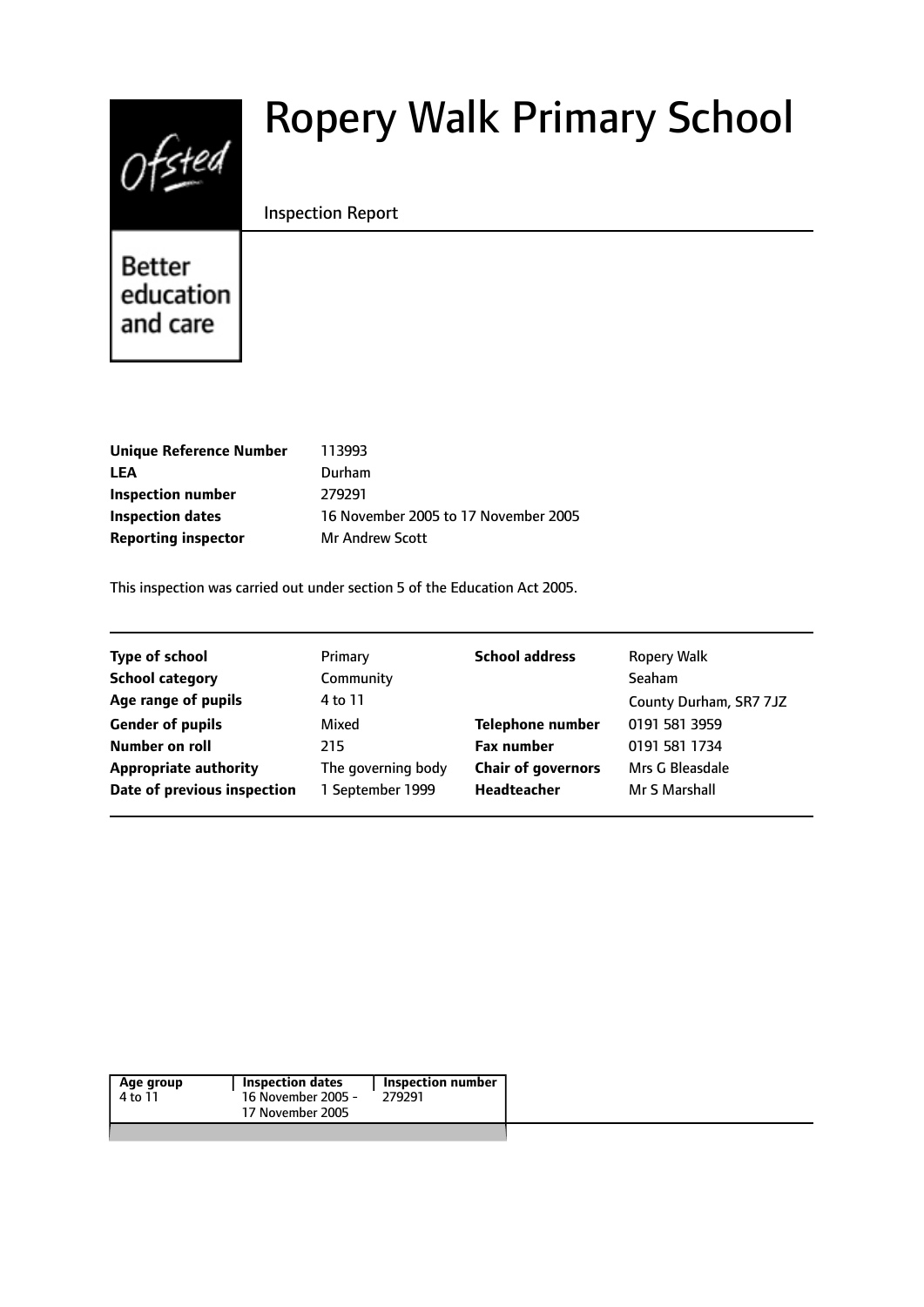© Crown copyright 2006

#### Website: www.ofsted.gov.uk

This document may be reproduced in whole or in part for non-commercial educational purposes, provided that the information quoted is reproduced without adaptation and the source and date of publication are stated.

Further copies of this report are obtainable from the school. Under the Education Act 2005, the school must provide a copy of this report free of charge to certain categories of people. A charge not exceeding the full cost of reproduction may be made for any other copies supplied.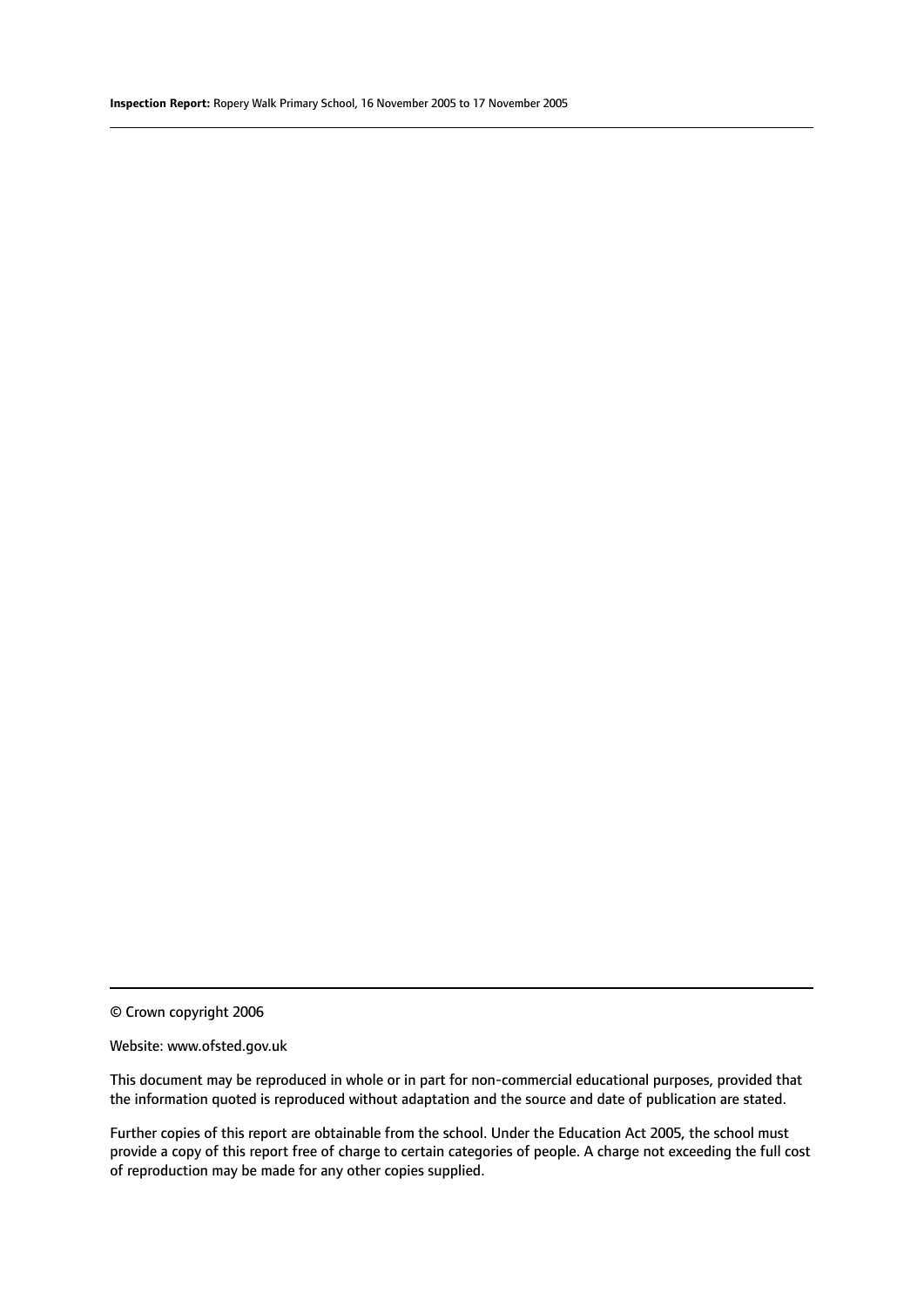# **Introduction**

The inspection was carried out by two additional inspectors.

#### **Description of the school**

This is an average-sized primary school in a coastal town which has some areas of deprivation. Virtually all pupils are from White British families and the pupil population is fairly static. Most children begin school with skills and abilities that are below average. The number of pupils with learning difficulties and/or disabilities is higher than average. The current headteacher has been in post for only a short time.

#### **Key for inspection grades**

| Good         |
|--------------|
|              |
| Satisfactory |
| Inadequate   |
|              |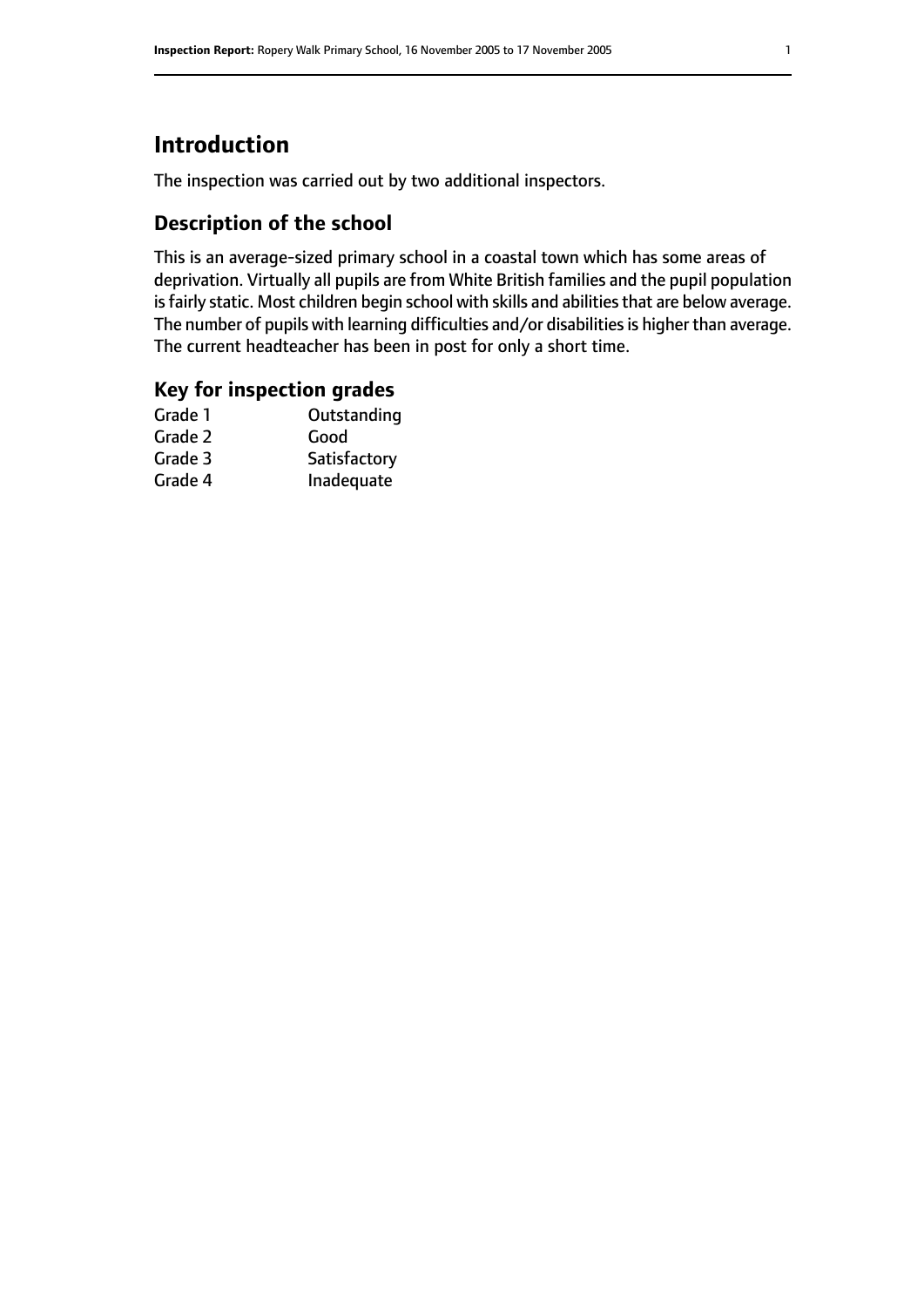### **Overall effectiveness of the school**

#### **Grade: 3**

The school provides a satisfactory education for its pupils. This differs from the school's view that it is good, but inspectors agree that the school is developing well at present and has a good capacity to go on improving. The clear direction and infectious enthusiasm of the headteacher have given the school a renewed sense of purpose and given the staff a collective will to improve. The quality of education in the Foundation Stage is satisfactory. Children achieve satisfactorily in the Reception class, but do not reach the goals expected of them by the end of the year. By Year 6, standards are average in English, but below average in mathematics and science, mainly because the more able pupils do not achieve as well asthey could. Nevertheless, overall achievement is satisfactory.

Teaching is satisfactory overall, but mainly good in Years 1, 2, 5, and 6 because the teachers expect more of learners. Pupils are keen to learn and they work hard in lessons; their behaviour is excellent. Their personal development is good, especially their appreciation of healthy living. The curriculum is satisfactory overall, but the extra activities, visits and links with the community make an outstanding contribution to pupils' learning. The school does not give pupils enough scope to work independently, and it could do more to develop literacy, numeracy and information and communication technology (ICT) acrossthe curriculum. It takes good care of its pupils and they rightly feel secure and happy. Governance is satisfactory but governors are not doing enough to check how well the school is performing. Overall, though, the school is good at recognising its strengths and pinpointing the right areas for development. As a result, it has made good progress since the last inspection, particularly in its leadership and management. In view of pupils' achievement, the school gives satisfactory value for money.

#### **What the school should do to improve further**

- Raise pupils' standards in mathematics and science by providing work that consistently challenges all pupils, especially the more able.
- Provide more scope for pupils to work independently and to extend their skills in literacy, numeracy and ICT through other subjects.
- Ensure that the governing body plays a more decisive part in monitoring and evaluating the school's progress.

#### **Achievement and standards**

#### **Grade: 3**

The school is right in judging pupils' achievement as satisfactory. Children enter school with below average abilities, especially in language, and make satisfactory progress in the Reception year. This means that they do not achieve the goals expected of them and they enter Year 1 with attainment still below average. By Year 2, pupils are currently achieving well because most teaching is good in Years 1 and 2. Standards are average in reading and writing, but in mathematics they are below average because too few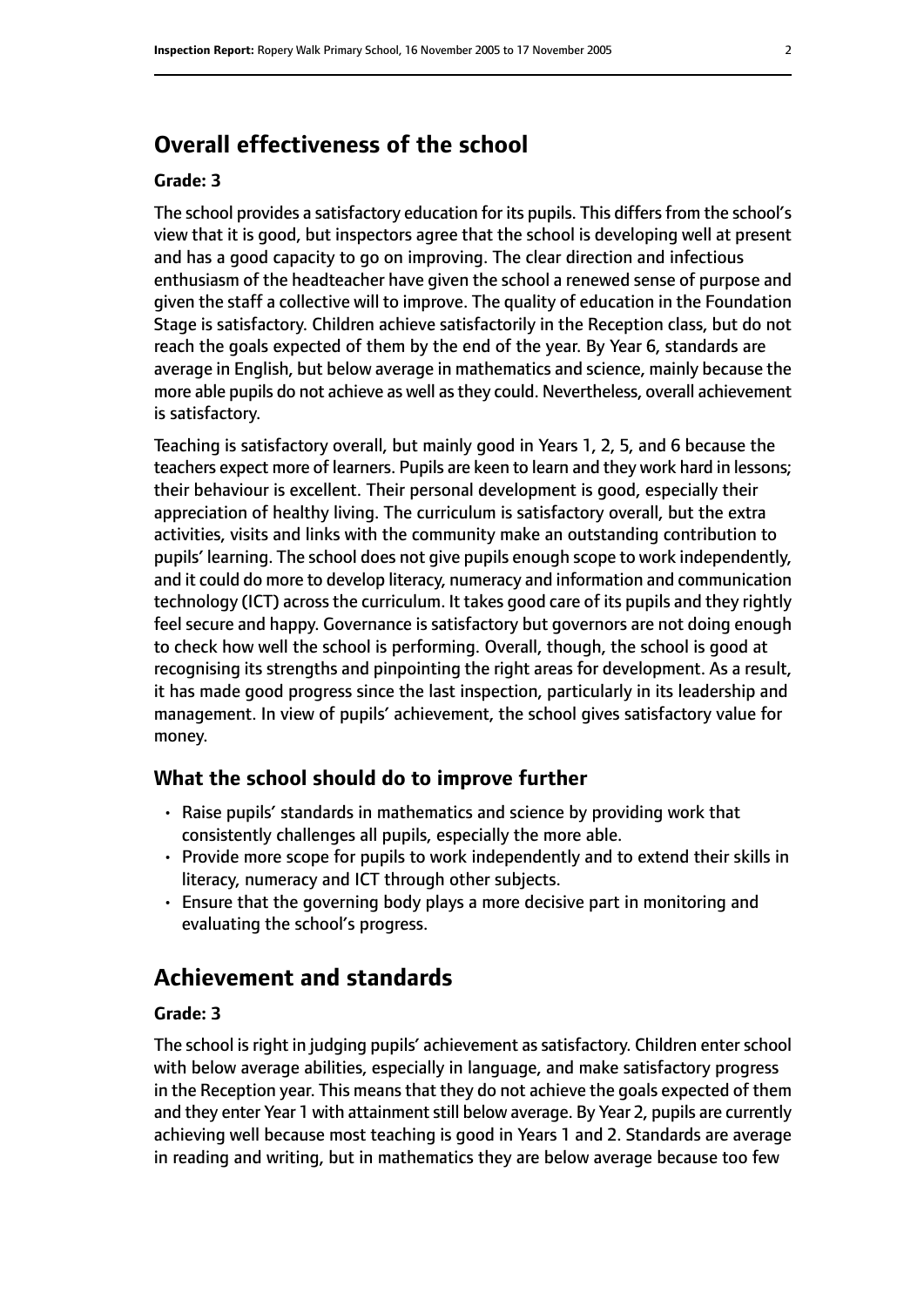pupils are likely to achieve the higher grades. By Year 6, pupils achieve satisfactorily overall. Recent disruptions to staffing helps to explain why standards in mathematics and science are below average. In addition, teachers do not consistently expect enough of pupils, especially the more able and do not encourage them enough to use their own initiative in learning. In English, however, pupils achieve well and gain average standards because teaching focuses well on a new system of targets based on pupils' individual needs. Pupils with learning difficulties and/or disabilities achieve satisfactorily, helped by extra support in lessons. This is mostly satisfactory, but often good when teaching assistants are skilfully deployed.

#### **Personal development and well-being**

#### **Grade: 2**

Inspectors support the school's view that pupils develop well as individuals. Pupils clearly appreciate and enjoy their school; their good attendance underlines this. They work hard in lessons and are proud of what they do. They get on very well together and with adults, and are considerate and mature in their outlook. It is not surprising, therefore, that their behaviour is outstanding.

Pupils are justified in saying that they feel very safe in school. They know precisely what to do if they are troubled and that teachers quickly sort out any problems. They rightly appreciate that the school's very good counselling service helps them overcome personal worries. They develop good self-esteem and a broad awareness of their own and other cultures. Overall, pupils' spiritual, moral, social and cultural development is good. Teachers use a range of exciting activities to ensure that pupils have an excellent understanding of the importance of a healthy lifestyle. Pupils do not yet have enough say in the running of the school, although they know that the school welcomes and acts on their ideas, such as fundraising for victims of natural disasters. Plans for a school council are well advanced.

# **Quality of provision**

#### **Teaching and learning**

#### **Grade: 3**

Teaching and learning are satisfactory overall, but mainly good in Years 1, 2, 5 and 6. In all classrooms, teachers create a good working atmosphere so that pupils want to work and wish to succeed. Similarly, teachers' high expectations of behaviour pay dividends, and pupils do not need constant supervision when working on their own. In addition, teachers present new work skilfully so that pupils know exactly what they need to learn.

Where teaching is good, teachers have better expectations of pupils and they maintain a brisker pace of learning in lessons. Teachers generate momentum in lessons and set clear deadlines so that pupils work quickly to complete their tasks. Importantly, they match work well to different needs so that pupils feel challenged. In the Reception class, Years 3 and 4, and sometimes elsewhere, teaching and learning are satisfactory.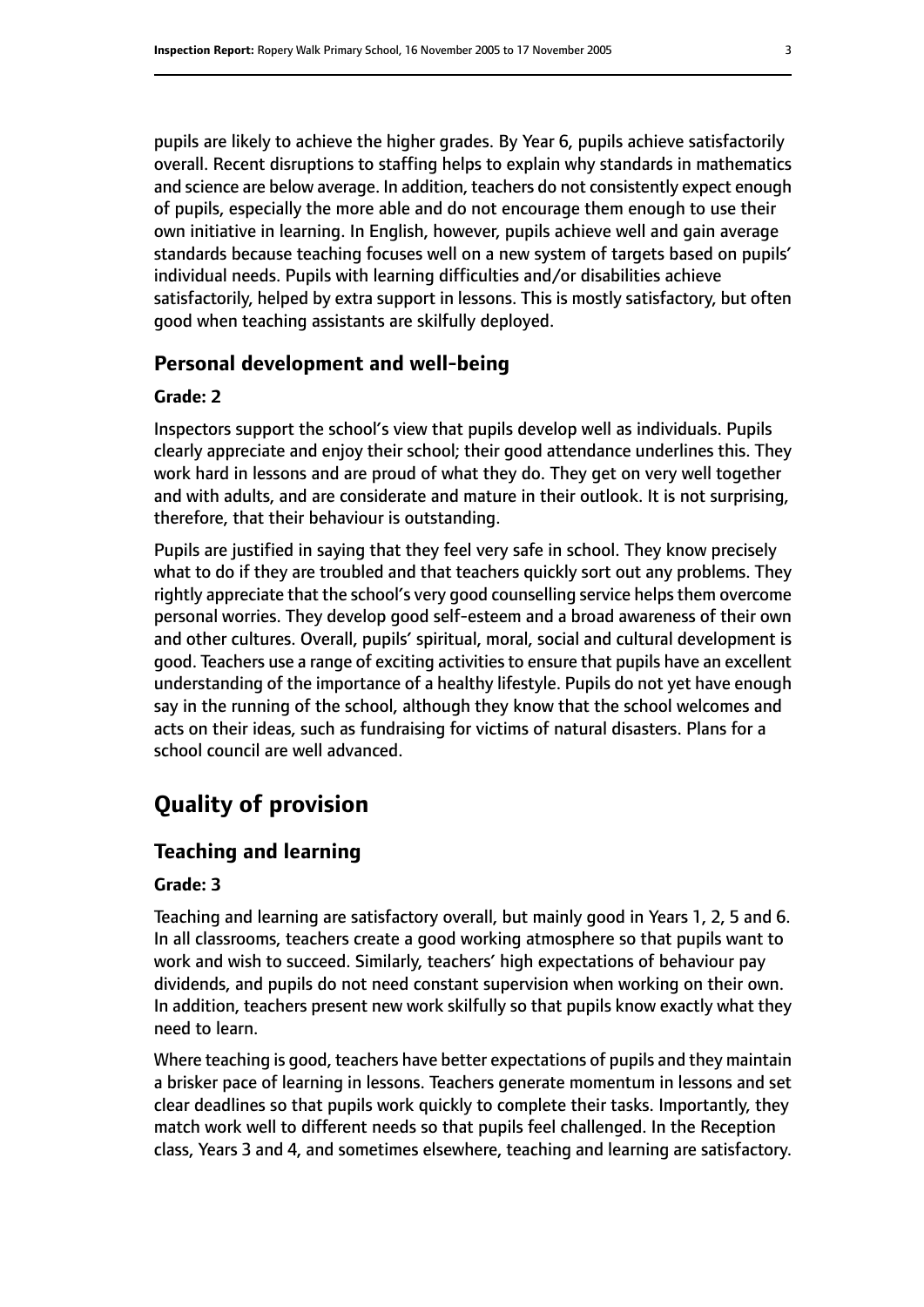Teachers do not expect enough from their pupils, especially the more able pupils. For example, in a Year 6 mathematics lesson, all pupils had to practise their times tables, even though some pupils already knew them. Sometimes, the pace of lessons is too flat to motivate pupils fully.

#### **Curriculum and other activities**

#### **Grade: 3**

Inspectors agree with the school that the enrichment of the curriculum is outstanding. However, the overall curriculum is satisfactory. Throughout the school, each subject has a satisfactory framework, and teachers are gradually becoming more flexible in their approach. The good emphasis on learning the basic skills in literacy and numeracy is preparing pupils more soundly for their future education and life. The range of visits, visitors and activities, as well as the extensive links with the community, means that pupils are able to broaden their horizons appreciably. The new accommodation for sports, and also for art and design, is an added bonus. However, pupils miss valuable opportunities to extend their literacy, numeracy and ICT because teachers do not link subjects together enough. Furthermore, pupils have too few opportunities to develop independent learning skills. This is especially true for more able pupils, whose curriculum is not consistently tailored to their needs.

#### **Care, guidance and support**

#### **Grade: 2**

Inspectors agree that the school takes good care of its pupils. There are secure procedures for child protection and to ensure that pupils play and work safely. The strong emphasis on a sensible diet and regular exercise helps them to adopt healthy lifestyles. Good links with outside agencies, such as speech therapists, ensure that pupils get all the specialist support they may need. Pupils greatly appreciate the quality of care they receive. Very good links with other schools strengthen teaching, the curriculum and transfer to secondary education. Parents are extremely supportive of the school and feel that their opinions are respected and acted upon.

The school has satisfactory systems for checking how well pupils progress. Teachers, therefore, know where pupils need guidance, and they set appropriate targets for improvement. This has been successful in English and is just being applied to mathematics. The marking of pupils' work is satisfactory, but the school is striving to encourage teachers to be more consistent.

# **Leadership and management**

#### **Grade: 2**

Inspectors agree with the school that it is well led and managed. All staff share the headteacher's clear vision for the school. In his short time in post, his sensible ideas and creative energy have already strengthened the school. Its happy atmosphere inspires pupils to work hard. Senior teachers have an increasing influence on their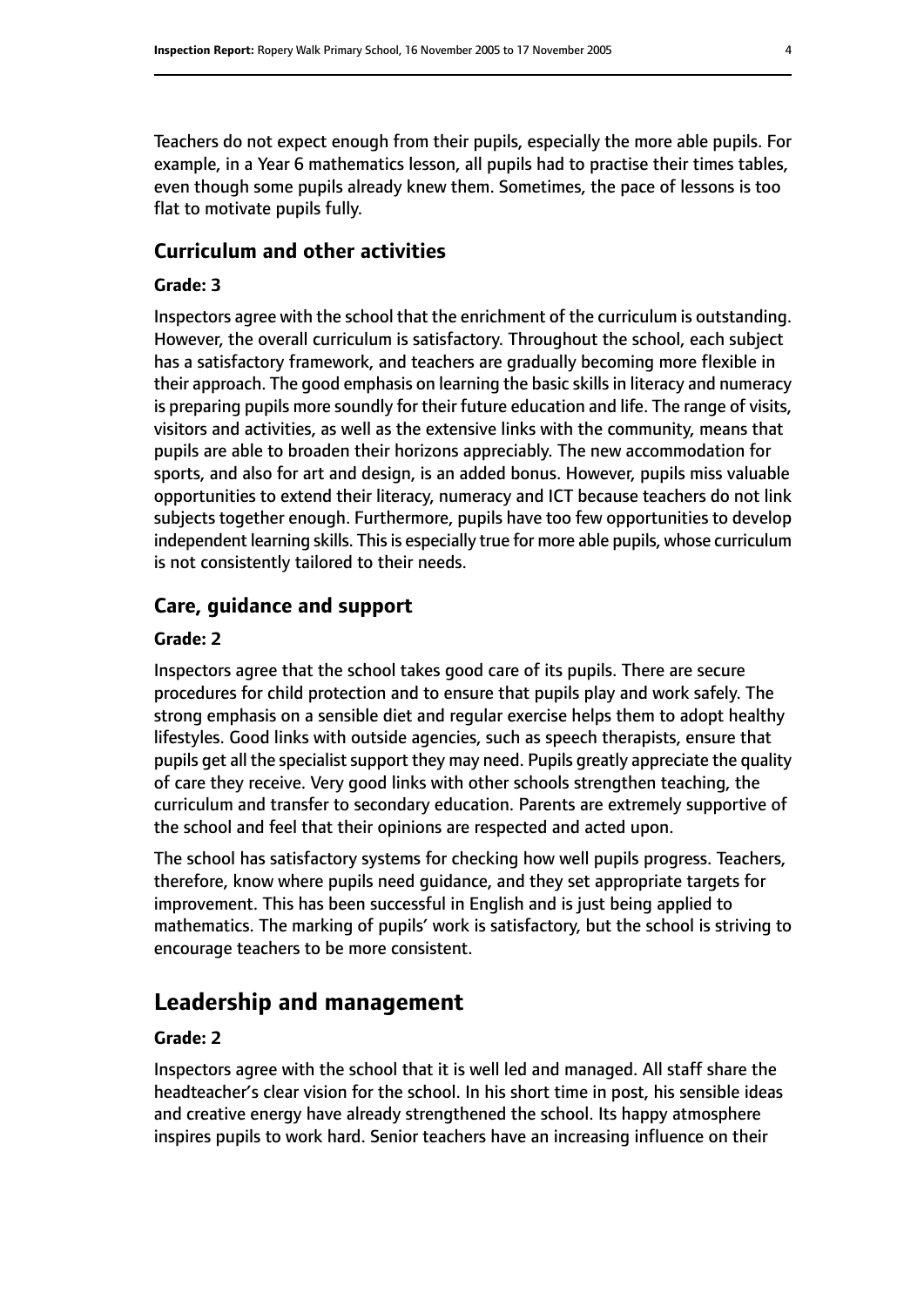areas of responsibility; aspects of the curriculum are exciting, and links with the community are robust. As a result, standards are beginning to improve.

The school is well aware of its strengths and areas for improvement. An analysis of pupils' writing, for example, revealed exactly why standards have been low. The school has the right priorities to improve, although plans are not all sharply focused for best effect. The plans to improve numeracy, for example, do not spell out how to develop pupils' mental agility. The school uses its funds shrewdly to benefit the pupils, as can be seen in the new security fencing.

Governance is satisfactory. Governors work hard and are supportive of the school. However, because they lack awareness of its shortcomings, they do not hold it to account rigorously enough.

The school has made good progress since the last inspection. Leadership and management have improved; the educational direction is clearer, and development planning is better. Strengths, such as pupils' behaviour, have been maintained and the key issues have essentially been tackled. The school is developing well and is in good shape to improve further.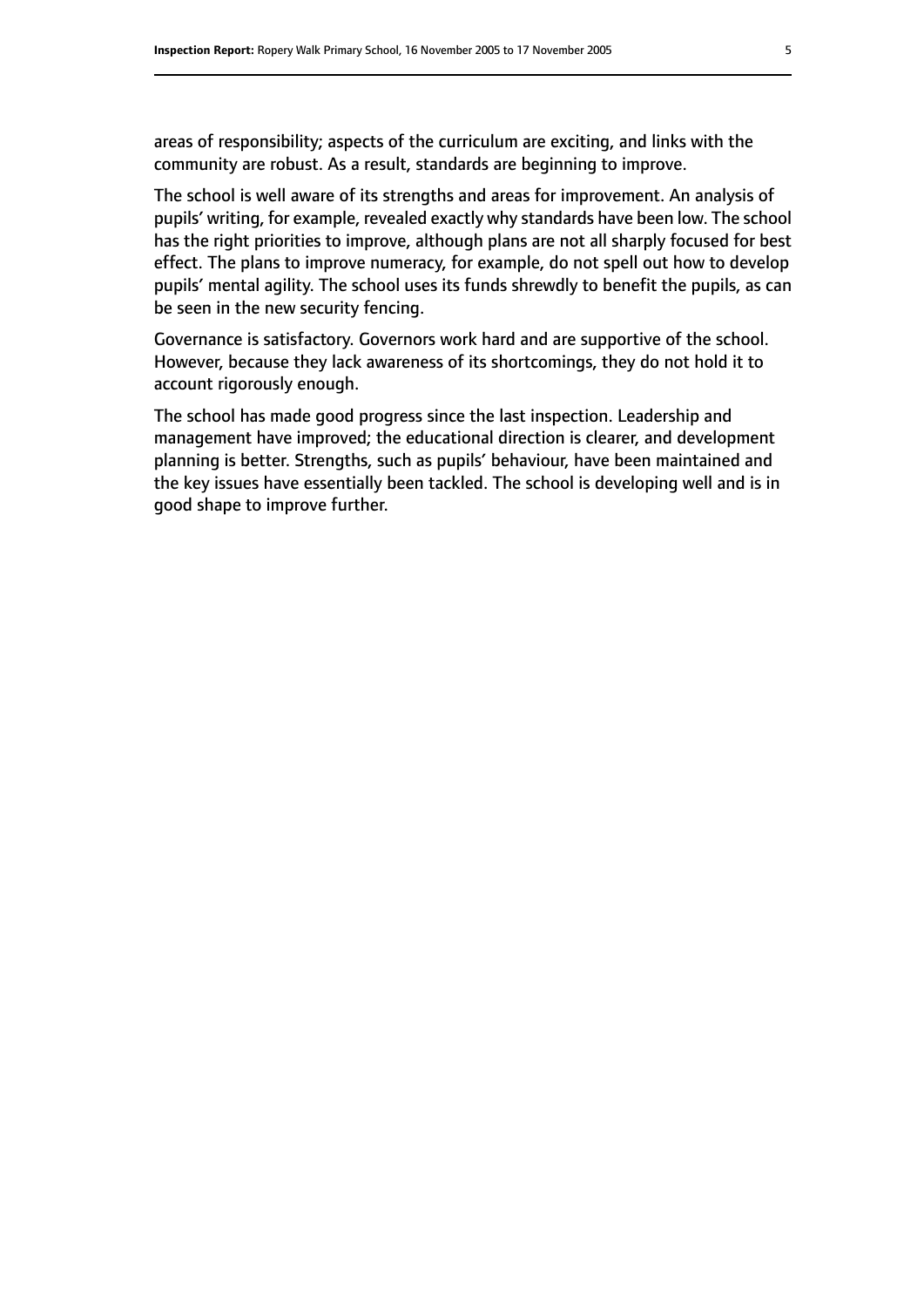**Any complaints about the inspection or the report should be made following the procedures set out inthe guidance 'Complaints about school inspection', whichis available from Ofsted's website: www.ofsted.gov.uk.**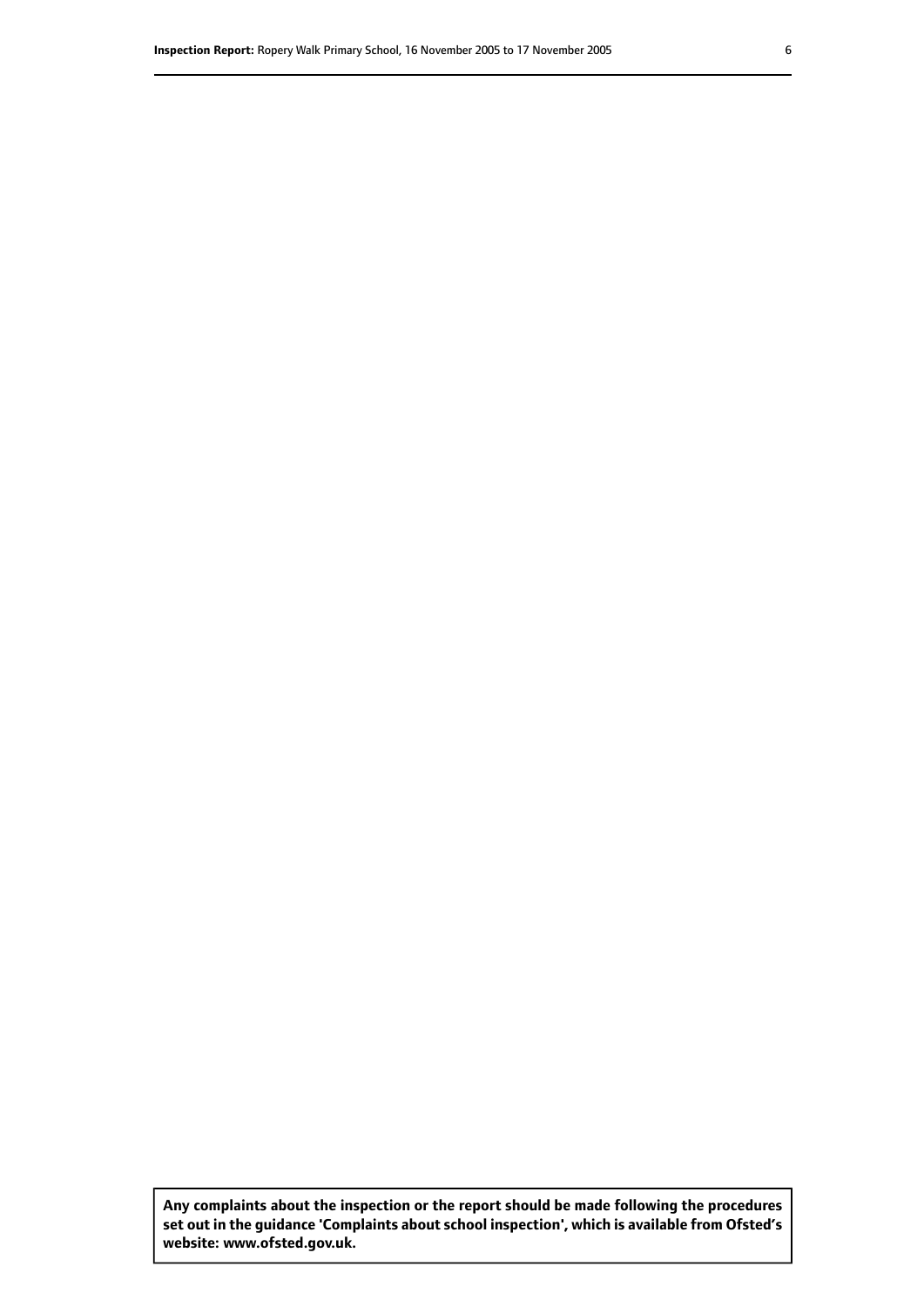# **Inspection judgements**

| Key to judgements: grade 1 is outstanding, grade 2 good, grade 3 | <b>School</b>  | $16-19$ |
|------------------------------------------------------------------|----------------|---------|
| satisfactory, and grade 4 inadequate                             | <b>Overall</b> |         |

#### **Overall effectiveness**

| How effective, efficient and inclusive is the provision of education,<br>integrated care and any extended services in meeting the needs of<br>learners? |     | <b>NA</b> |
|---------------------------------------------------------------------------------------------------------------------------------------------------------|-----|-----------|
| How well does the school work in partnership with others to promote<br>learners' well-being?                                                            |     | ΝA        |
| The quality and standards in foundation stage                                                                                                           |     | <b>NA</b> |
| The effectiveness of the school's self-evaluation                                                                                                       |     | ΝA        |
| The capacity to make any necessary improvements                                                                                                         | Yes | NА        |
| Effective steps have been taken to promote improvement since the last<br>inspection                                                                     | Yes | <b>NA</b> |

#### **Achievement and standards**

| How well do learners achieve?                                                                               | ΝA        |
|-------------------------------------------------------------------------------------------------------------|-----------|
| The standards <sup>1</sup> reached by learners                                                              | ΝA        |
| How well learners make progress, taking account of any significant variations<br>between groups of learners | <b>NA</b> |
| How well learners with learning difficulties and disabilities make progress                                 | <b>NA</b> |

#### **Personal development and well-being**

| How good is the overall personal development and well-being of the<br>learners?                                  | ΝA        |
|------------------------------------------------------------------------------------------------------------------|-----------|
| The extent of learners' spiritual, moral, social and cultural development                                        | <b>NA</b> |
| The behaviour of learners                                                                                        | <b>NA</b> |
| The attendance of learners                                                                                       | <b>NA</b> |
| How well learners enjoy their education                                                                          | <b>NA</b> |
| The extent to which learners adopt safe practices                                                                | <b>NA</b> |
| The extent to which learners adopt healthy lifestyles                                                            | <b>NA</b> |
| The extent to which learners make a positive contribution to the community                                       | <b>NA</b> |
| How well learners develop workplace and other skills that will contribute to<br>their future economic well-being | <b>NA</b> |

#### **The quality of provision**

| How effective are teaching and learning in meeting the full range of<br>the learners' needs?          | ΝA |
|-------------------------------------------------------------------------------------------------------|----|
| How well do the curriculum and other activities meet the range of<br>needs and interests of learners? | ΝA |
| How well are learners cared for, guided and supported?                                                | NА |

 $^1$  Grade 1 - Exceptionally and consistently high; Grade 2 - Generally above average with none significantly below average; Grade 3 - Broadly average; Grade 4 - Exceptionally low.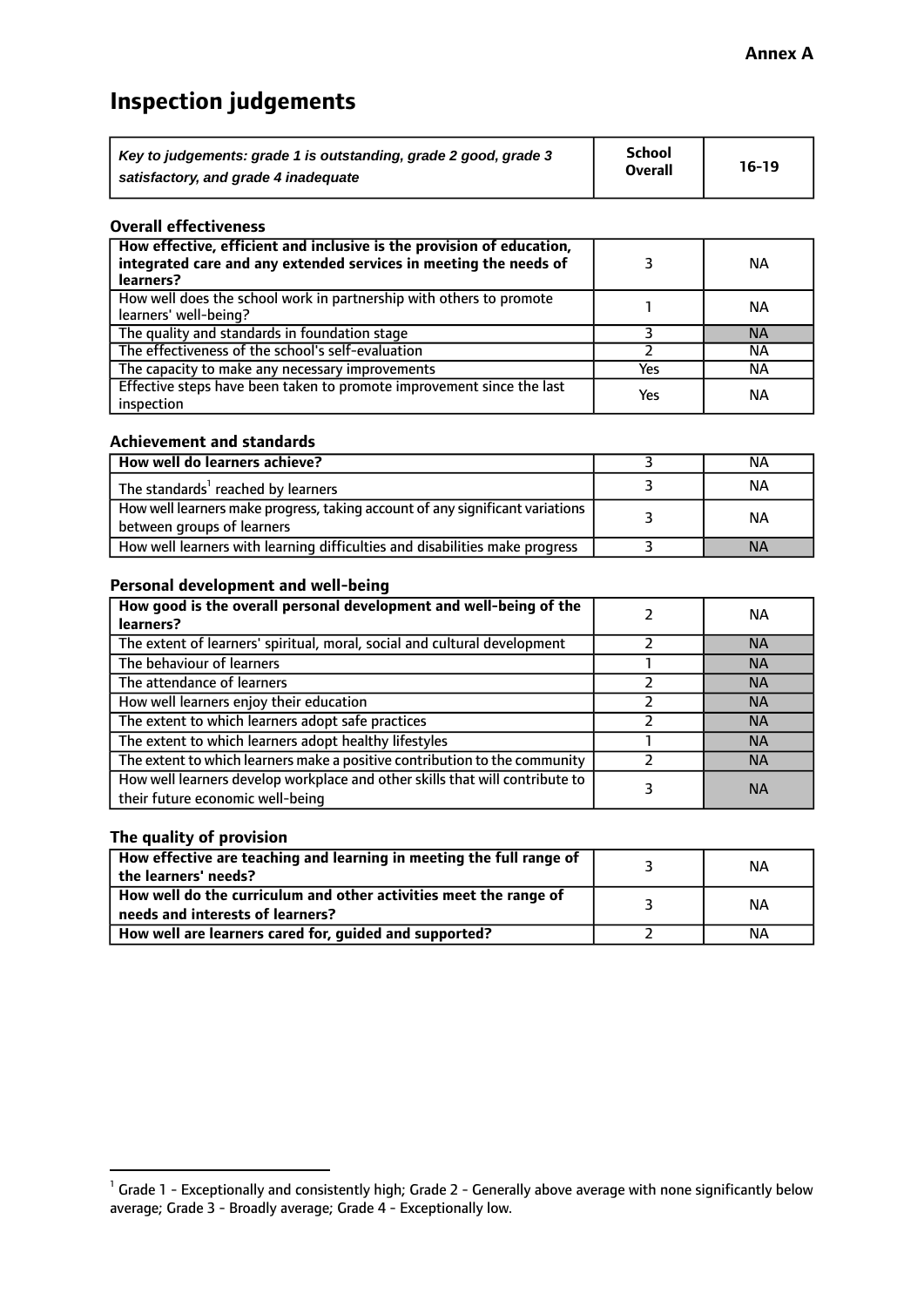#### **Leadership and management**

| How effective are leadership and management in raising achievement<br>and supporting all learners?                                              |     | NA.       |
|-------------------------------------------------------------------------------------------------------------------------------------------------|-----|-----------|
| How effectively leaders and managers at all levels set clear direction leading<br>to improvement and promote high quality of care and education |     | <b>NA</b> |
| How effectively performance is monitored, evaluated and improved to meet<br>challenging targets, through quality assurance and self-review      |     | <b>NA</b> |
| How well equality of opportunity is promoted and discrimination tackled so<br>that all learners achieve as well as they can                     |     | <b>NA</b> |
| How effectively and efficiently resources are deployed to achieve value for<br>money                                                            |     | <b>NA</b> |
| The extent to which governors and other supervisory boards discharge their<br>responsibilities                                                  |     | <b>NA</b> |
| The adequacy and suitability of staff to ensure that learners are protected                                                                     | Yes | <b>NA</b> |

| The extent to which schools enable learners to be healthy                                     |            |  |
|-----------------------------------------------------------------------------------------------|------------|--|
| Learners are encouraged and enabled to eat and drink healthily                                | <b>Yes</b> |  |
| Learners are encouraged and enabled to take regular exercise                                  | Yes        |  |
| Learners are discouraged from smoking and substance abuse                                     | <b>Yes</b> |  |
| Learners are educated about sexual health                                                     | Yes        |  |
| The extent to which providers ensure that learners stay safe                                  |            |  |
| Procedures for safequarding learners meet current government requirements                     | Yes        |  |
| Risk assessment procedures and related staff training are in place                            | Yes        |  |
| Action is taken to reduce anti-social behaviour, such as bullying and racism                  | Yes        |  |
| Learners are taught about key risks and how to deal with them                                 | <b>Yes</b> |  |
| The extent to which learners make a positive contribution                                     |            |  |
| Learners are helped to develop stable, positive relationships                                 | Yes        |  |
| Learners, individually and collectively, participate in making decisions that affect them     |            |  |
| Learners are encouraged to initiate, participate in and manage activities in school and the   | <b>Yes</b> |  |
| wider community                                                                               |            |  |
| The extent to which schools enable learners to achieve economic well-being                    |            |  |
| There is provision to promote learners' basic skills                                          | Yes        |  |
| Learners have opportunities to develop enterprise skills and work in teams                    | <b>Yes</b> |  |
| Careers education and guidance is provided to all learners in key stage 3 and 4 and the sixth | <b>NA</b>  |  |
| form                                                                                          |            |  |
| Education for all learners aged 14-19 provides an understanding of employment and the         | NА         |  |
| economy                                                                                       |            |  |